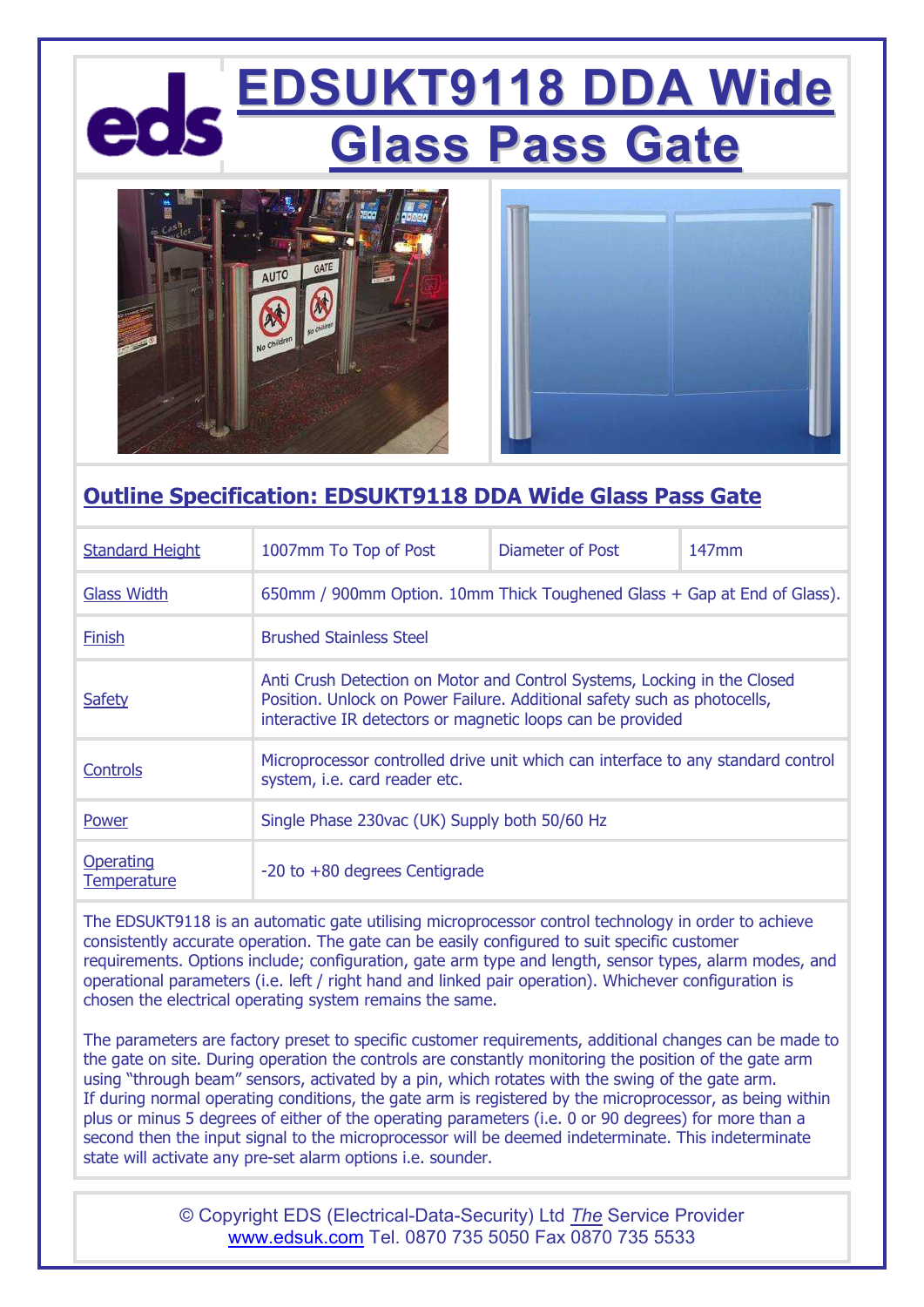## **EDSUKT9118 DDA Wide Glass Pass Gate**

**Example Images, Technical Specification & Notes:**





© Copyright EDS (Electrical-Data-Security) Ltd *The* Service Provider www.edsuk.com Tel. 0870 735 5050 Fax 0870 735 5533